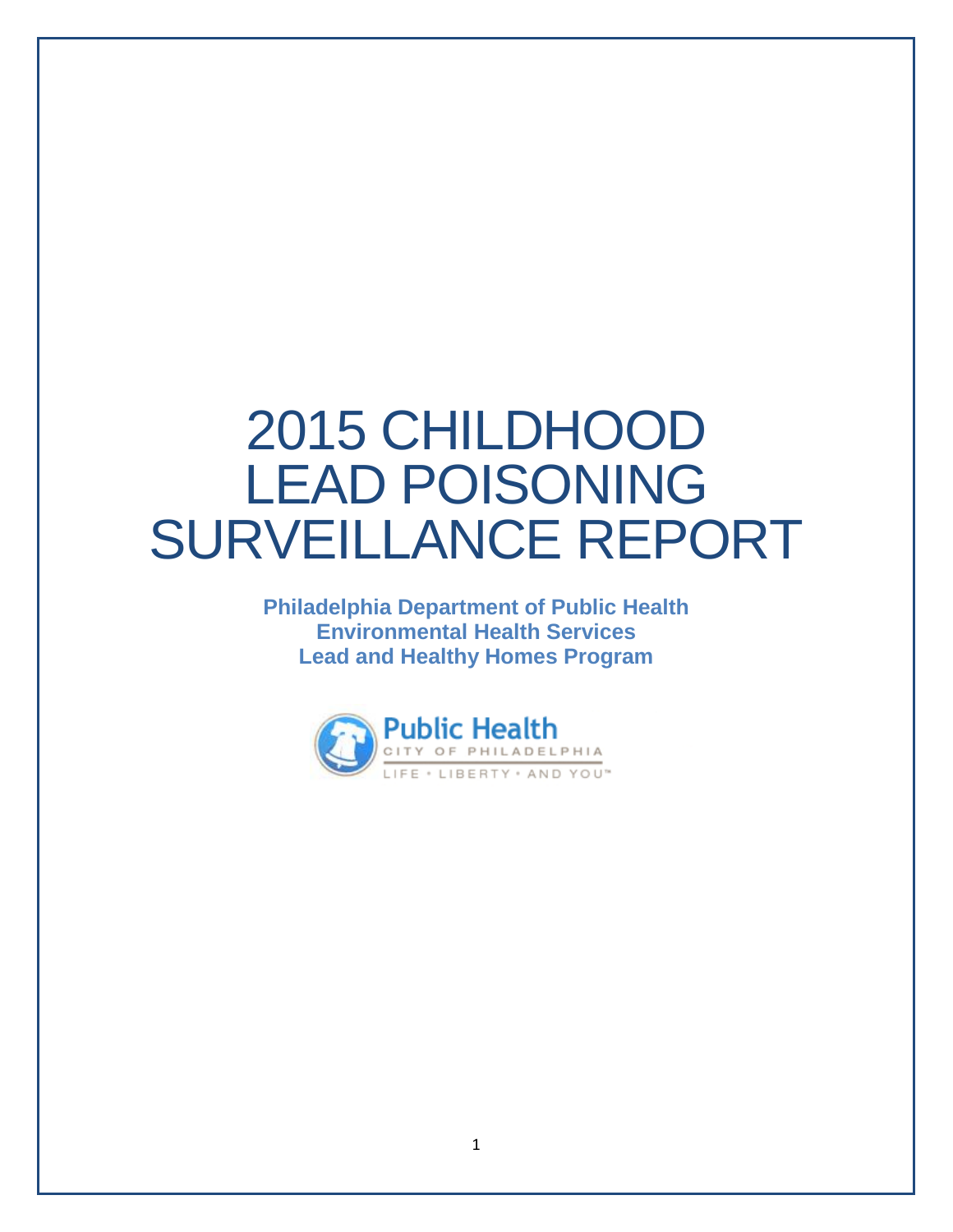## Table of Contents

| Figure 1. Trend of lead poisoning by venous and any blood specimen type among children <6 years old                                         |
|---------------------------------------------------------------------------------------------------------------------------------------------|
| living in Philadelphia, 2006-2015.                                                                                                          |
|                                                                                                                                             |
|                                                                                                                                             |
| Figure 2. Children <6 years old screened by year, 2006-2015.                                                                                |
| Table 1. Age of screening by year, 2011-2015.                                                                                               |
| Table 2. Screening rates among children born in 2005 through 2013.                                                                          |
| Figure 3. Percentage of children born in 2012 tested for lead at least once by the age of 2 years old by zip<br>code.                       |
| Figure 4. Percentage of children born in 2012 tested for lead at least once by the age of 3 years old by zip.<br>code.                      |
| Incidence Rates: Lead Poisoning Has Fallen Dramatically, but Persists in Some Zip Codes 10                                                  |
| Figure 5. Trend of newly identified BLLs from venous blood specimens among children <6 years old<br>screened for lead poisoning, 2006-2015. |
| Figure 6. Distribution of all current venous BLLs ≤20 µg/dL by year among children <6, 2006-2015.                                           |
| Table 3. Trend of newly identified BLLs using venous blood specimens among children <6 years old                                            |
| screened for lead poisoning, 2006-2015.                                                                                                     |
| Table 4. Comparison of demographics of children with newly identified BLLs using venous blood<br>specimens between 2011-2014 to 2015.       |
| Table 5. Trend of non-detect BLLs and descriptive statistics of BLLs using venous blood specimens, 2006-<br>2015.                           |
| Figure 7. Newly identified BLLs from any blood specimens among children <6 years old tested for<br>blood lead, 2006-2015.                   |
| Table 6. Newly identified BLLs using any blood specimens among children <6 years old screened<br>for lead poisoning, 2006-2015.             |
| Table 7. Comparison of demographics of children with newly identified BLLs using any blood specimens<br>between 2011-2014 to 2015.          |
| Table 8. Trend of non-detect BLLs and descriptive statistics of BLLs among all existing BLLs using venous<br>blood specimens, 2006-2015.    |
| Figure 8. Incidence of children with venous BLLs of 5-9 µg/dL by zip code, 2015.                                                            |
| Figure 9. Incidence of children with venous BLLs of >10 µg/dL by zip code, 2015.                                                            |
| Lead Poisoning Risk Factors: Living in Rental Properties, Household Income, and Age of Housing may be Risk                                  |
|                                                                                                                                             |
| Figure 10. Percentage of rental housing units and incidence of BLLs >5 µg/dL in 2015 by zip code.                                           |
| Figure 11. Median annual household income and children and incidence of BLLs >5 µg/dL in 2015 by zip<br>code.                               |
| Figure 12. Housing units built before 1960 and incidence of BLLs >5 µg/dL in 2015 by zip code.                                              |
|                                                                                                                                             |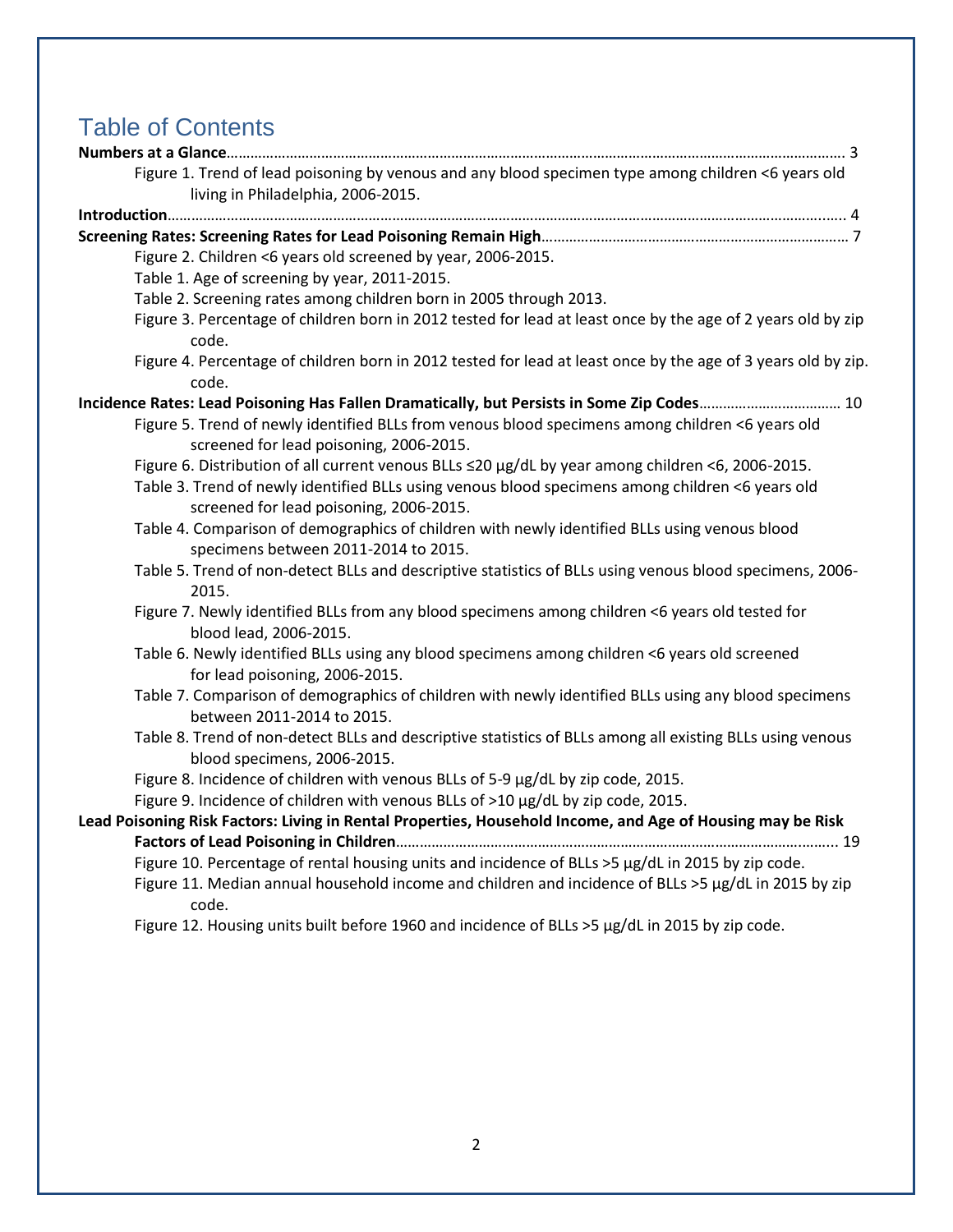## Numbers at a Glance

Among Philadelphia children under the age of 6 years old, there was:

- A decrease in newly identified children with venous blood lead levels ≥10 µg/dL from 4.5% of children screened for lead poisoning in 2006 to 1.0% in 2015.
- A decrease in newly identified children with any blood lead levels ≥10 µg/dL from 7.7% of children screened for lead poisoning in 2006 to 1.3% in 2015.

**Figure 1.** Trend of lead poisoning by venous and any blood specimen type among children <6 years old living in Philadelphia, 2006-2015.

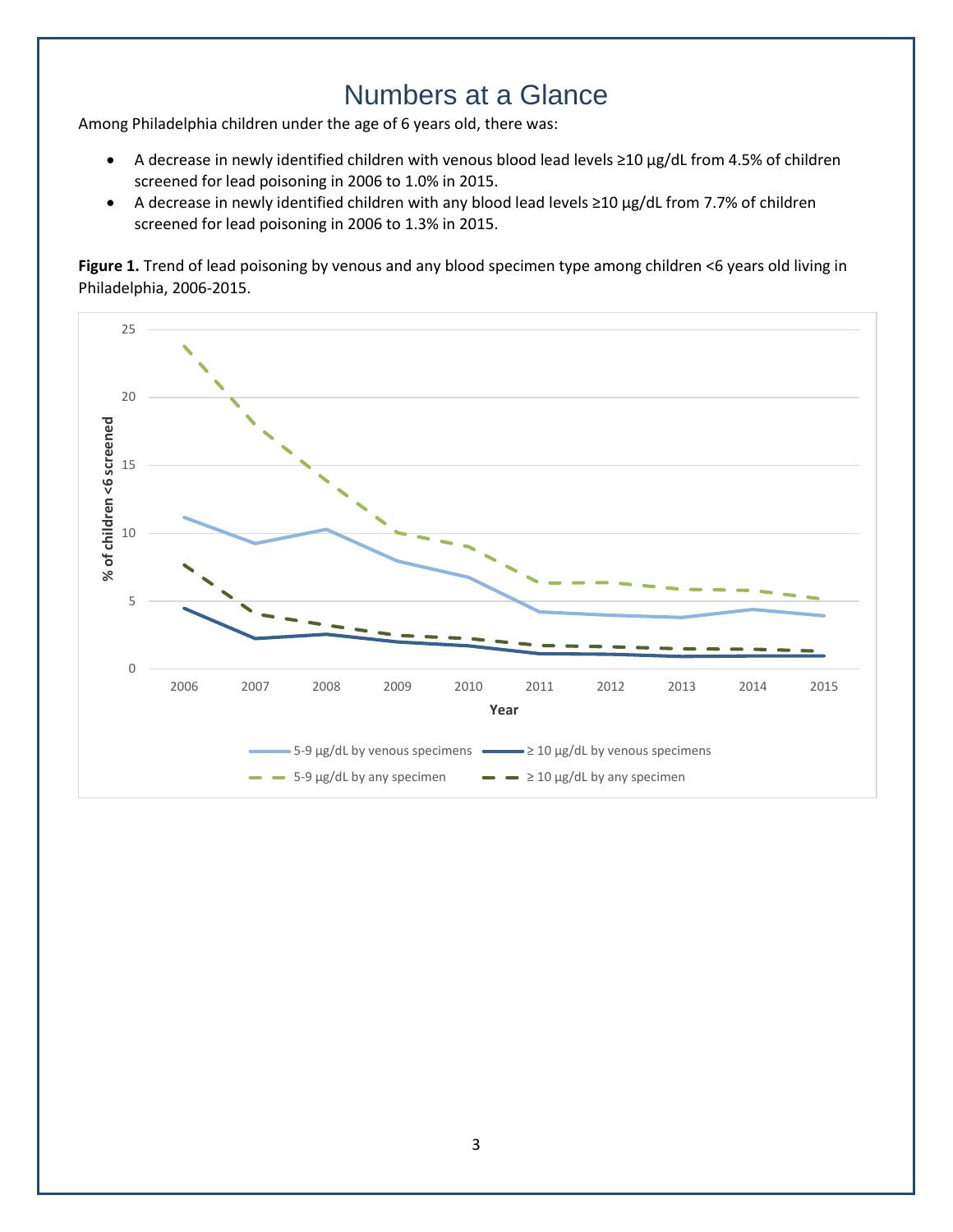## Introduction

#### Lead poisoning

By far the major source of childhood lead poisoning in Philadelphia is lead paint. Many homes in Philadelphia built before 1978 have lead paint on the inside and outside of the building. When old paint cracks and peels it makes lead dust. Children get lead poisoning from swallowing flakes of paint or paint dust on their hands and toys. Children can also breathe in lead dust. Even small amounts of lead can cause very serious harm to the brain and other parts of the nervous system. Lead in a child's body can:

- Slow down growth and development
- Damage hearing and speech
- Cause behavior problems
- Make it hard to pay attention and learn

Some of the health problems caused by lead poisoning may never go away. The best thing we can do is to prevent a child from becoming lead poisoned in the first place.

#### PDPH Lead and Healthy Homes Program

The Philadelphia Department of Public Health (PDPH) has a long and successful history of preventing lead poisoning in children. PDPH's Lead and Healthy Homes Program (LHHP), formerly known as Childhood Lead Poisoning Prevention Program, has over forty years of experience alleviating conditions which cause childhood lead poisoning and educating social service and childcare providers, clinicians, families and children about the importance of preventing lead poisoning and performing lead screening. LHHP has been able to expand lead poisoning prevention activities through grant funding from the Centers for Disease Control and Prevention and the Department of Housing and Urban Development.

LHHP continues to promote healthy homes and prevent lead poisoning through the following activities:

- Providing education and outreach to families and healthcare providers.
- Offering private in-home services to eligible families, including home inspections and remediation to reduce lead hazards.
- Enforcing lead laws and regulations in collaboration with the Philadelphia Law Department.
- Conducting surveillance on childhood lead poisoning to monitor trends and identify high-risk populations.

For more information about LHHP and access to educational materials, please visit [http://www.phila.gov/health/childhoodlead/index.html.](http://www.phila.gov/health/childhoodlead/index.html)

#### Explanation of the Data

Childhood lead poisoning in the State of Pennsylvania is a reportable condition, which means that healthcare practitioners, laboratories, and healthcare facilities must report the health concern to Pennsylvania Department of Health (PA DOH). PA DOH receives reports of all tests for childhood lead poisoning, even if the child does not have any lead in their blood.

Blood lead tests are reported individually. Therefore, one child may have multiple test reports. This document summarizes data for each child rather than by tests. For example, if one child had multiple lead tests with results ≥10 µg/dL within a calendar year, that child would only be counted once for that year.

The most reliable way to determine if a child has been poisoned by lead is a blood test from a venous specimen, or blood that is taken from a vein. While not ideal, some lead tests are done using a capillary blood specimen, or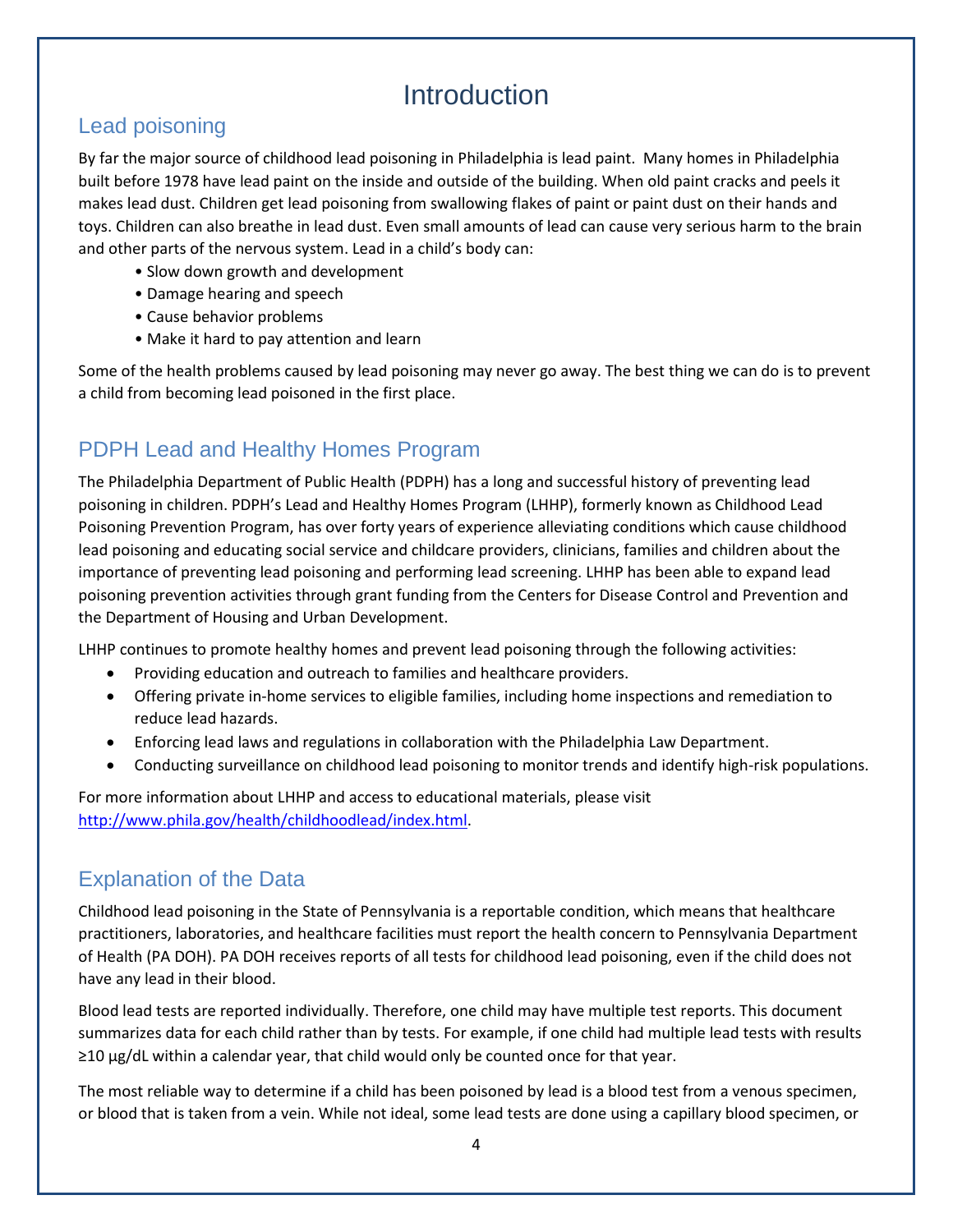blood that is taken from a finger prick. Other times, PDPH does not receive information about the blood specimen, so it is classified as an unknown specimen type. Therefore, we present data by the type of blood test the child received in order to show all potential childhood lead poisoning cases.

For this report we use the following definitions:

**Blood lead level (BLL):** Micrograms per deciliter of lead from a venous blood specimen. BLLs in this report are classified as either 5-9 µg/dL or ≥10 µg/dL.

**Screening rate:** Screening rate is calculated by dividing the number of children under the age of 72 months who were screened by the total number of children under the age of 72 months living in Philadelphia, multiplied by 100.

**Incidence rate:** Incidence rate is calculated by dividing the number of children under the age of 72 months with a newly identified BLL of concern by the total number of children under the age of 72 months who were screened, multiplied by 100. BLL rates in this document will be reported as incidence rates, or newly identified case rates.

> # children with BLLs of concern # children screened for lead poisoning X 100

**Birth cohort:** A birth cohort is defined as children born during specific calendar year in Philadelphia. These children are followed to track rates of screening. For example, children born from January 1<sup>st</sup>, 2012 through December  $31<sup>st</sup>$ , 2012 are included in the 2012 birth cohort.

#### Screening Recommendations for Lead Poisoning

PDPH recommends that all children should get screened for lead poisoning between the ages of 8 to 12 months, and again at the age of 24 months. It is recommended that all lead screening uses venous blood specimens for better accuracy in detecting lead in the blood.

If a child's blood lead level is elevated, PDPH recommends that that child should receive a follow-up test within the following time frames:

| Result (µg/dL) | Time to Initiate Follow-up Test   |  |
|----------------|-----------------------------------|--|
| $5-9$          | 3 months                          |  |
| $10 - 14$      | 3 months                          |  |
| $15 - 19$      | 1 to 3 months                     |  |
| $20 - 24$      | 1 to 3 months                     |  |
| 25 or higher   | Seek medical attention as soon as |  |
|                | possible                          |  |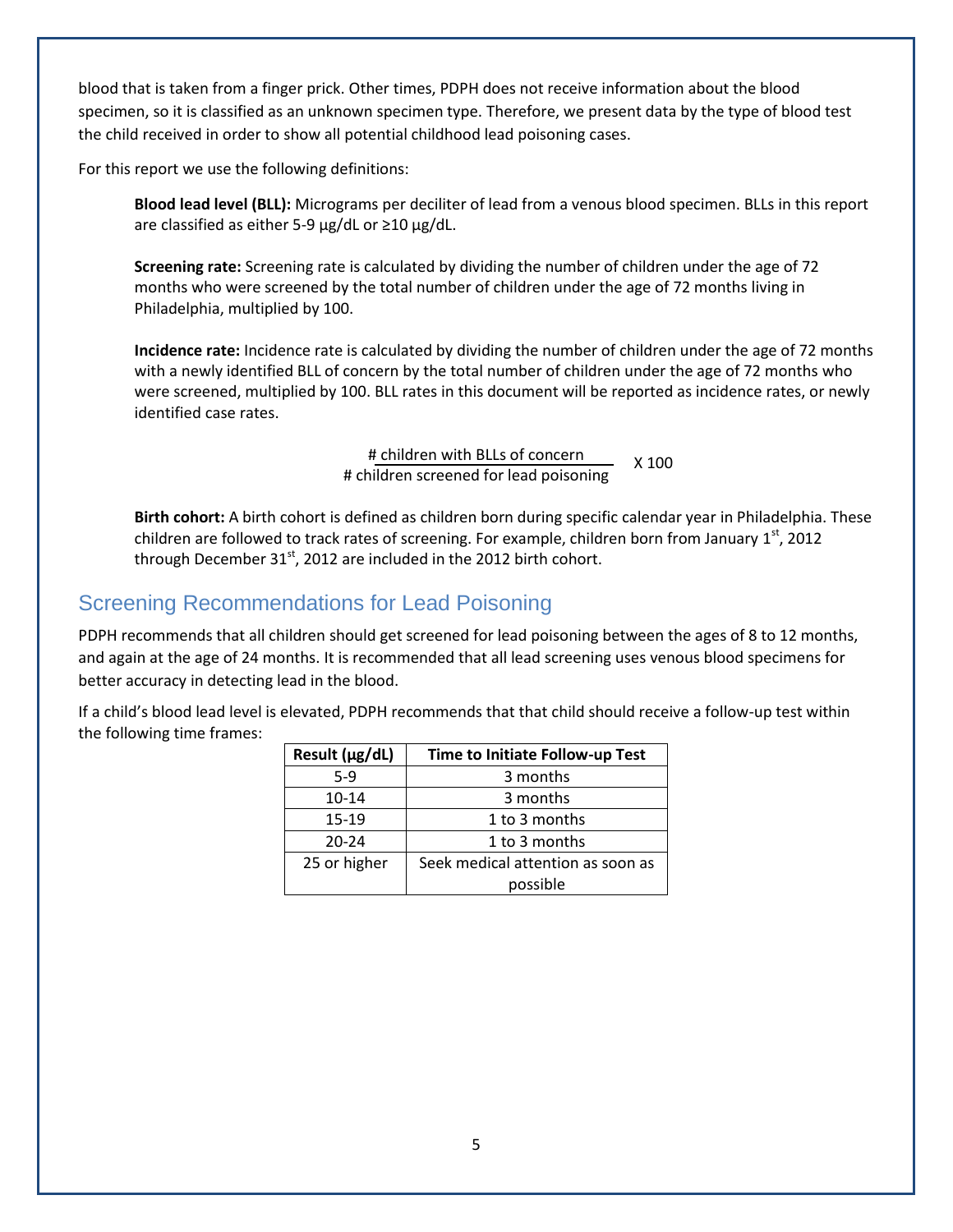#### Philadelphia Lead Disclosure & Certification Law

Despite years of progress, each year significant numbers of children in Philadelphia suffer the irreparable harm of lead poisoning because of exposure to deteriorated lead paint and lead dust in their homes. More than half of these children are living in rental units. The Philadelphia Lead Paint Disclosure & Certification Law (Philadelphia Code Section 6-800) is designed to prevent children from becoming lead poisoned by requiring owners and landlords to certify that a property occupied by young children is lead safe or lead free. Specifically, the law applies to:

- Any landlord who rents Philadelphia properties built before 1978 to new tenants who will be living in the property with a child 6 years or under. Landlords must certify their rental property as Lead Safe or Lead Free, provide their tenants with certificates for tenants' signature, and provide copies of signed certificates to the Philadelphia Department of Public Health.
- Any seller of residential housing built before 1978. Sellers must disclose the absence or presence of lead-based paint or lead-based paint hazards.

Student housing and housing owned or subsidized by the Philadelphia Housing Authority or privately owned but currently leased under the Housing Choice Voucher Program is exempted from the law. For more information about this law, please visit[: http://www.phila.gov/health/ChildhoodLead/LeadPaintLaw.html](http://www.phila.gov/health/ChildhoodLead/LeadPaintLaw.html)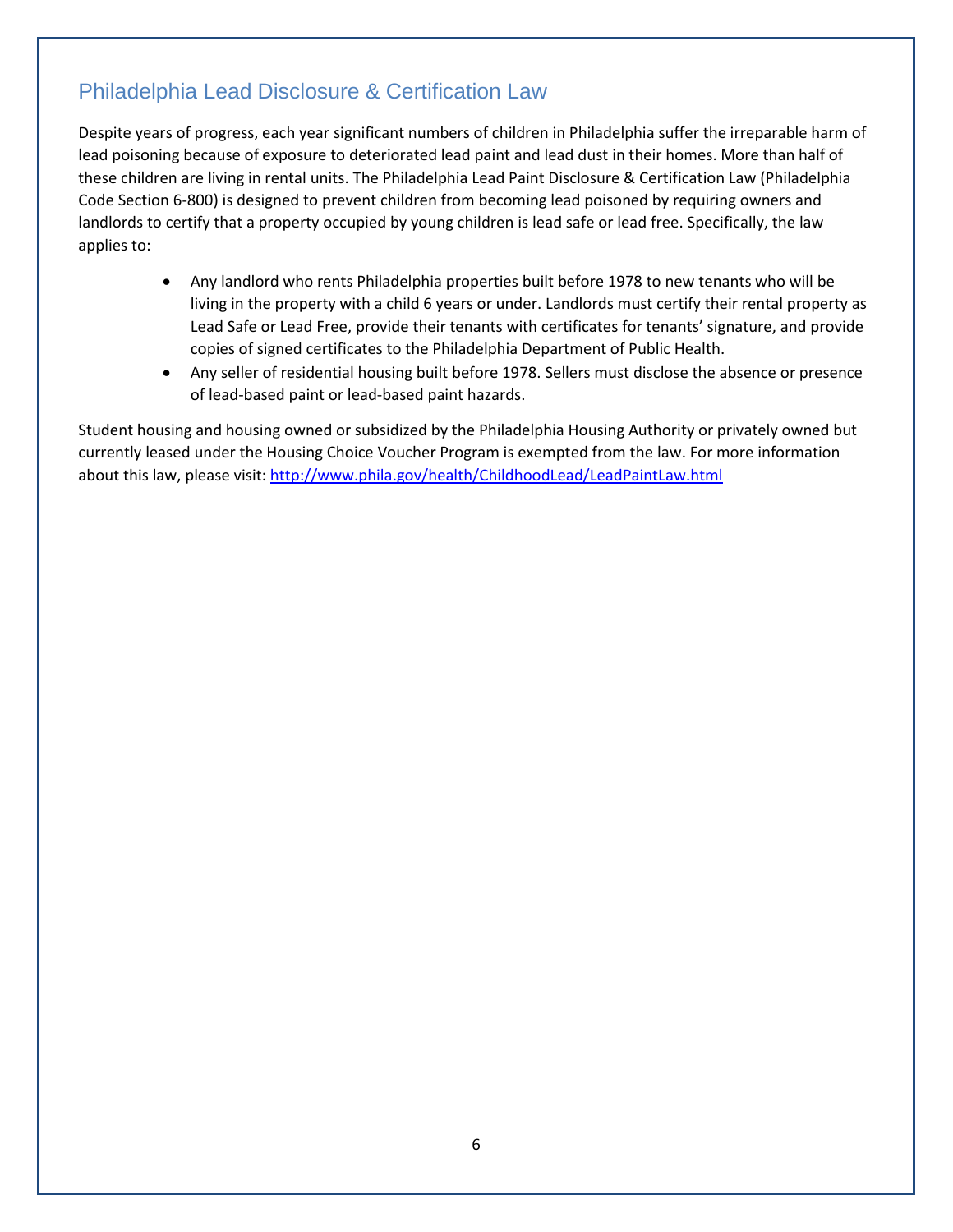# Screening Rates for Lead Poisoning Remain High

Many children under the age of 6 continue to get screened for lead poisoning. There has been an increase in children screened by the age of 3 from 72% of children born in 2005 to 88% of children born in 2012.



#### **Table 1.** Age of screening by year, 2011-2015.

| Year | % children under<br>1 year old $( < 12$<br>months) screened | % 1 year old (12-<br>23 months)<br>children screened | % 2 year old (24-<br>35 months)<br>children screened | % children under<br>6 years old (<72<br>months) screened |
|------|-------------------------------------------------------------|------------------------------------------------------|------------------------------------------------------|----------------------------------------------------------|
| 2011 | 40.7                                                        | 54.1                                                 | 47.8                                                 | 32.7                                                     |
| 2012 | 38.1                                                        | 52.7                                                 | 49.1                                                 | 31.9                                                     |
| 2013 | 37.0                                                        | 54.2                                                 | 50.1                                                 | 31.4                                                     |
| 2014 | 36.0                                                        | 51.8                                                 | 51.5                                                 | 30.4                                                     |
| 2015 | 40.4                                                        | 53.7                                                 | 53.2                                                 | 31.3                                                     |

|  |  | Table 2. Screening rates among children born in 2005 through 2013. |
|--|--|--------------------------------------------------------------------|
|--|--|--------------------------------------------------------------------|

| <b>Birth Cohort</b> | % children<br>screened by 2<br>years old (<24<br>months) | % children<br>screened by age 3<br>years old (<36<br>months) | % children<br>screened by age 6<br>years old (<72<br>months) |
|---------------------|----------------------------------------------------------|--------------------------------------------------------------|--------------------------------------------------------------|
| 2005                | 57.4                                                     | 72.2                                                         | 86.0                                                         |
| 2006                | 70.4                                                     | 80.1                                                         | 91.4                                                         |
| 2007                | 72.2                                                     | 81.2                                                         | 91.6                                                         |
| 2008                | 73.0                                                     | 82.5                                                         | 92.2                                                         |
| 2009                | 73.6                                                     | 83.2                                                         | 91.9                                                         |
| 2010                | 73.7                                                     | 83.0                                                         |                                                              |
| 2011                | 70.9                                                     | 81.6                                                         |                                                              |
| 2012                | 76.4                                                     | 87.6                                                         |                                                              |
| 2013                | 72.9                                                     |                                                              |                                                              |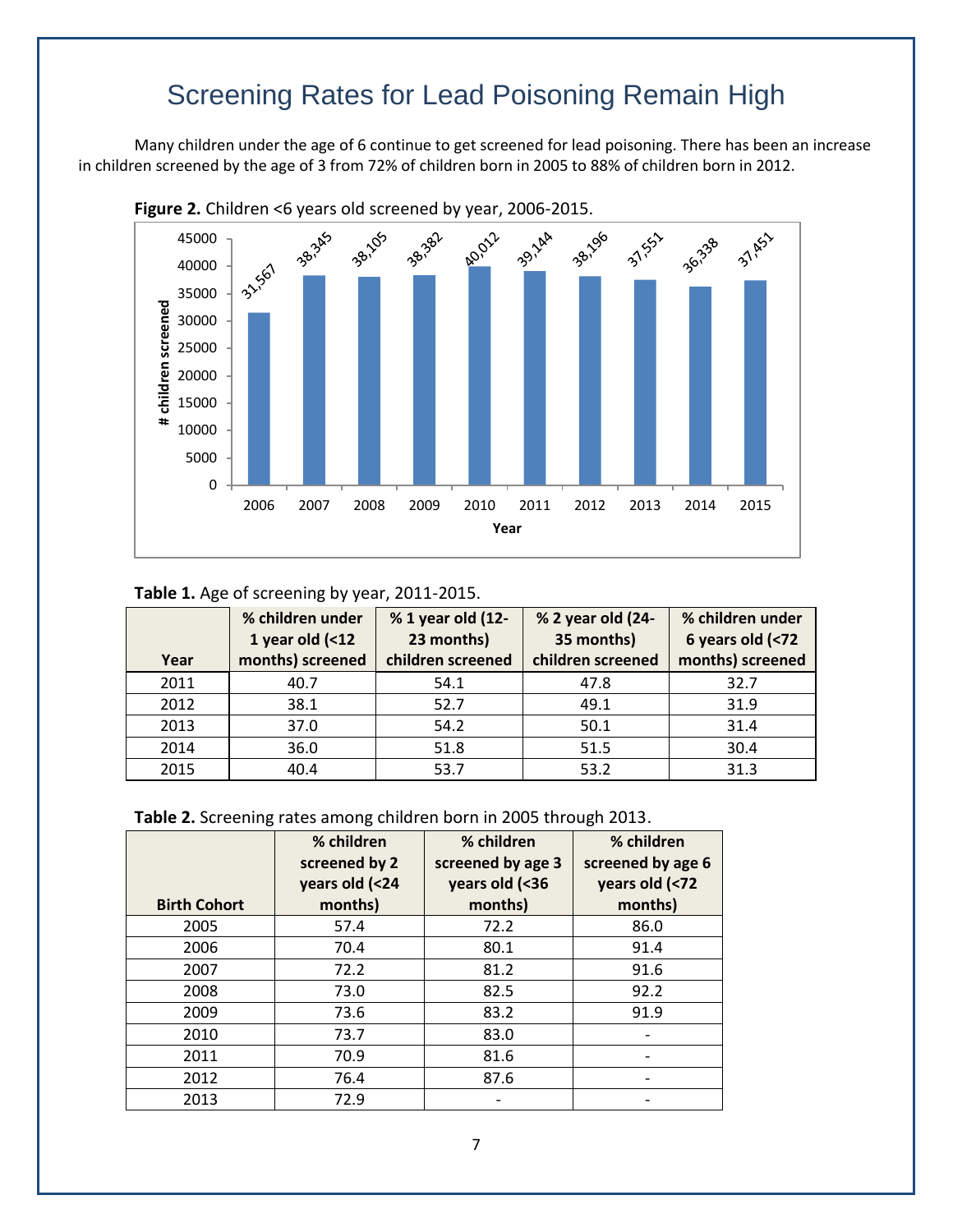Figure 3. Percentage of children born in 2012 tested for lead at least once by the age of 2 years old by zip code.

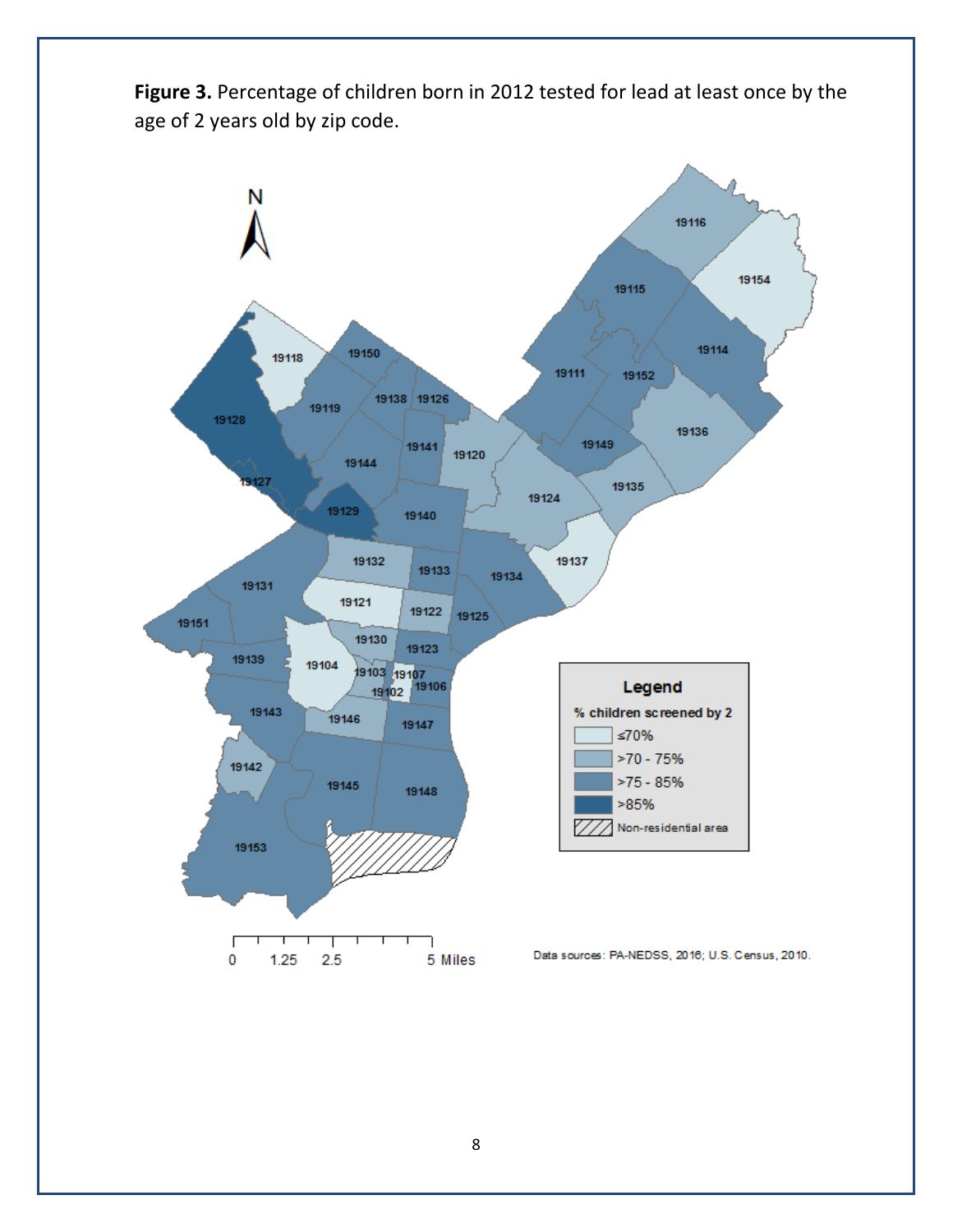Figure 4. Percentage of children born in 2012 tested for lead at least once by the age of 3 years old.

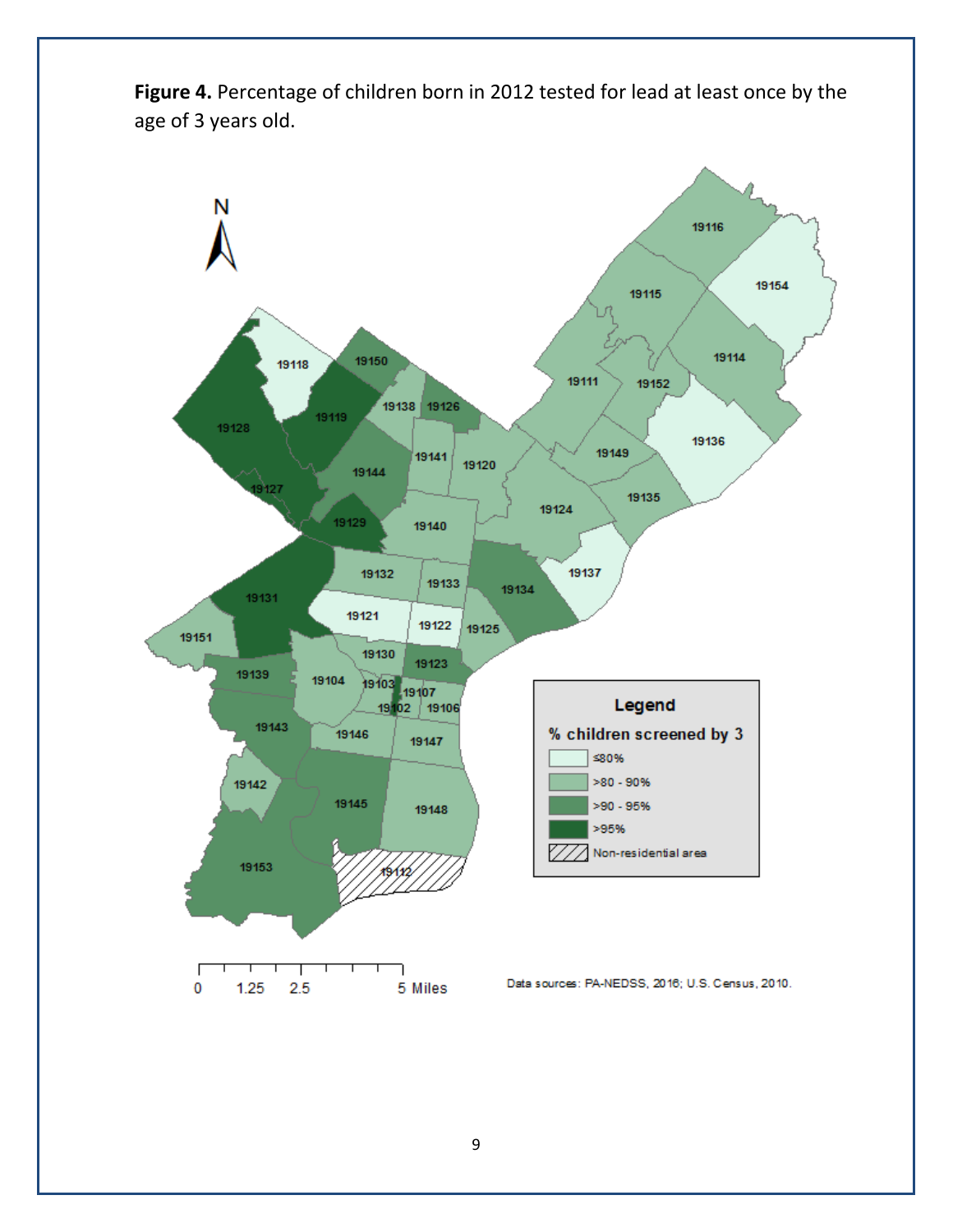## Lead Poisoning Has Fallen Dramatically, but Persists in Some Zip Codes

Philadelphia has observed a decline in childhood lead poisoning from 2006 to 2015. In the following tables and figures, numbers associated with lead poisoning are reported by either those identified through a test using venous blood specimens or any type of blood specimens (i.e. venous, capillary, or unknown). Using venous blood tests to calculate rates of lead poisoning gives us a more precise estimate. However, by including children identified through any type of blood specimen in overall numbers, PDPH's Lead and Healthy Homes Program can target prevention efforts to all children possibly affect by lead poisoning. In tables 4 & 7, age group and sex are displayed from 2011 through 2014 compared to 2015.

#### Lead Poisoning Identified through Venous Blood Specimens



**Figure 5.** Trend of newly identified BLLs from venous blood specimens among children <6 years old screened for lead poisoning, 2006-2015.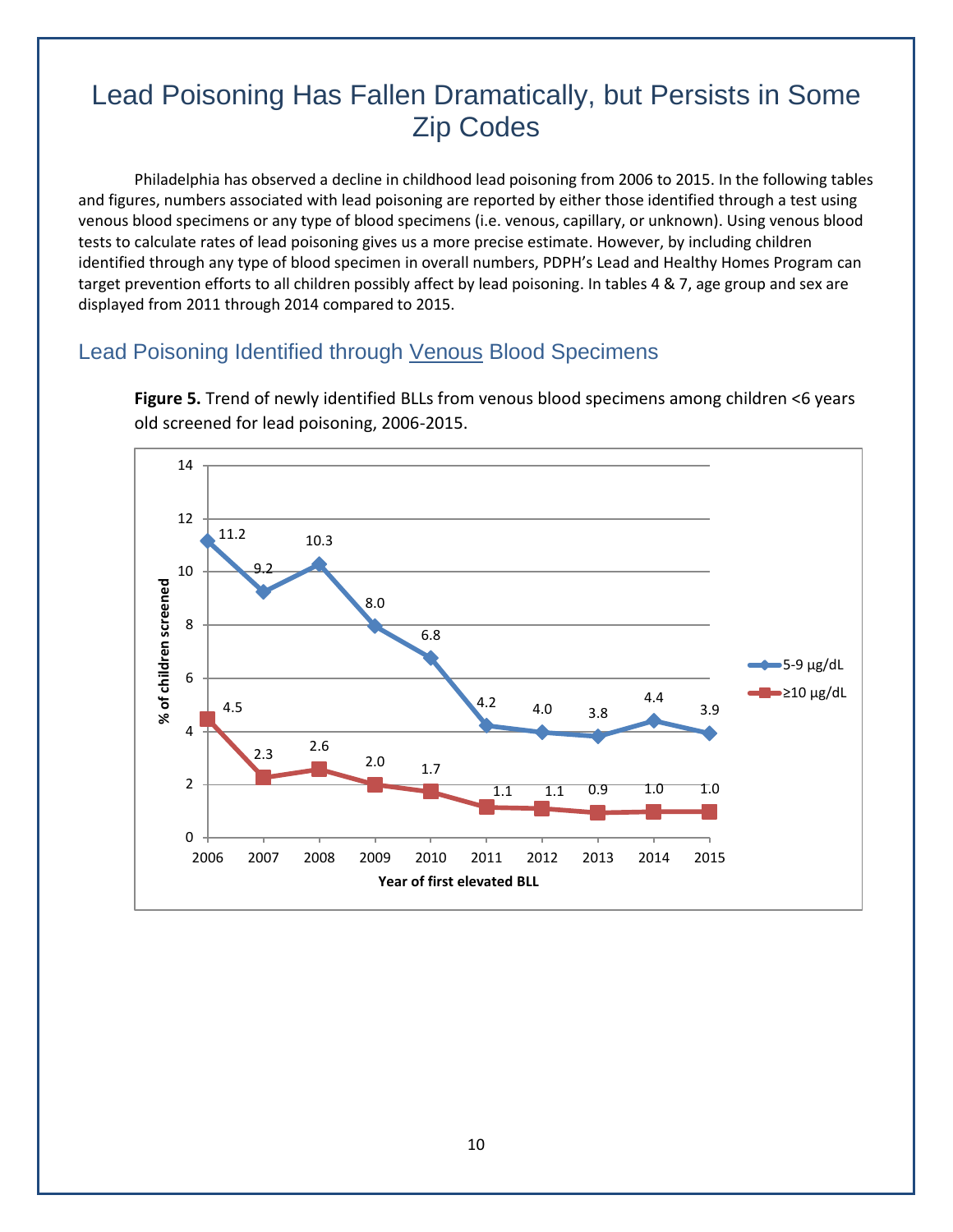

**Figure 6.** Distribution of all current venous BLLs ≤20 µg/dL by year among children <6, 2006- 2015.

**Table 3.** Trend of newly identified BLLs using venous blood specimens among children <6 years old screened for lead poisoning, 2006-2015.

|      | <b>Children with</b><br><b>BLL of 5-9</b> | <b>Children with</b><br>BLL of $\geq 10$ | <b>Children</b> | <b>Children with</b><br><b>BLL of 5-9</b> | <b>Children with</b><br>BLL of $\geq 10$ |
|------|-------------------------------------------|------------------------------------------|-----------------|-------------------------------------------|------------------------------------------|
| Year | $\mu$ g/dL $(N)$                          | $\mu$ g/dL $(N)$                         | Tested (N)      | $\mu$ g/dL $(%)$                          | $\mu$ g/dL $(%)$                         |
| 2006 | 3527                                      | 1413                                     | 31567           | 11.2                                      | 4.5                                      |
| 2007 | 3546                                      | 867                                      | 38345           | 9.2                                       | 2.3                                      |
| 2008 | 3923                                      | 981                                      | 38105           | 10.3                                      | 2.6                                      |
| 2009 | 3059                                      | 769                                      | 38382           | 8.0                                       | 2.0                                      |
| 2010 | 2706                                      | 691                                      | 40012           | 6.8                                       | 1.7                                      |
| 2011 | 1653                                      | 449                                      | 39144           | 4.2                                       | 1.1                                      |
| 2012 | 1516                                      | 420                                      | 38196           | 4.0                                       | 1.1                                      |
| 2013 | 1432                                      | 353                                      | 37551           | 3.8                                       | 0.9                                      |
| 2014 | 1603                                      | 357                                      | 36338           | 4.4                                       | 1.0                                      |
| 2015 | 1477                                      | 369                                      | 37451           | 3.9                                       | 1.0                                      |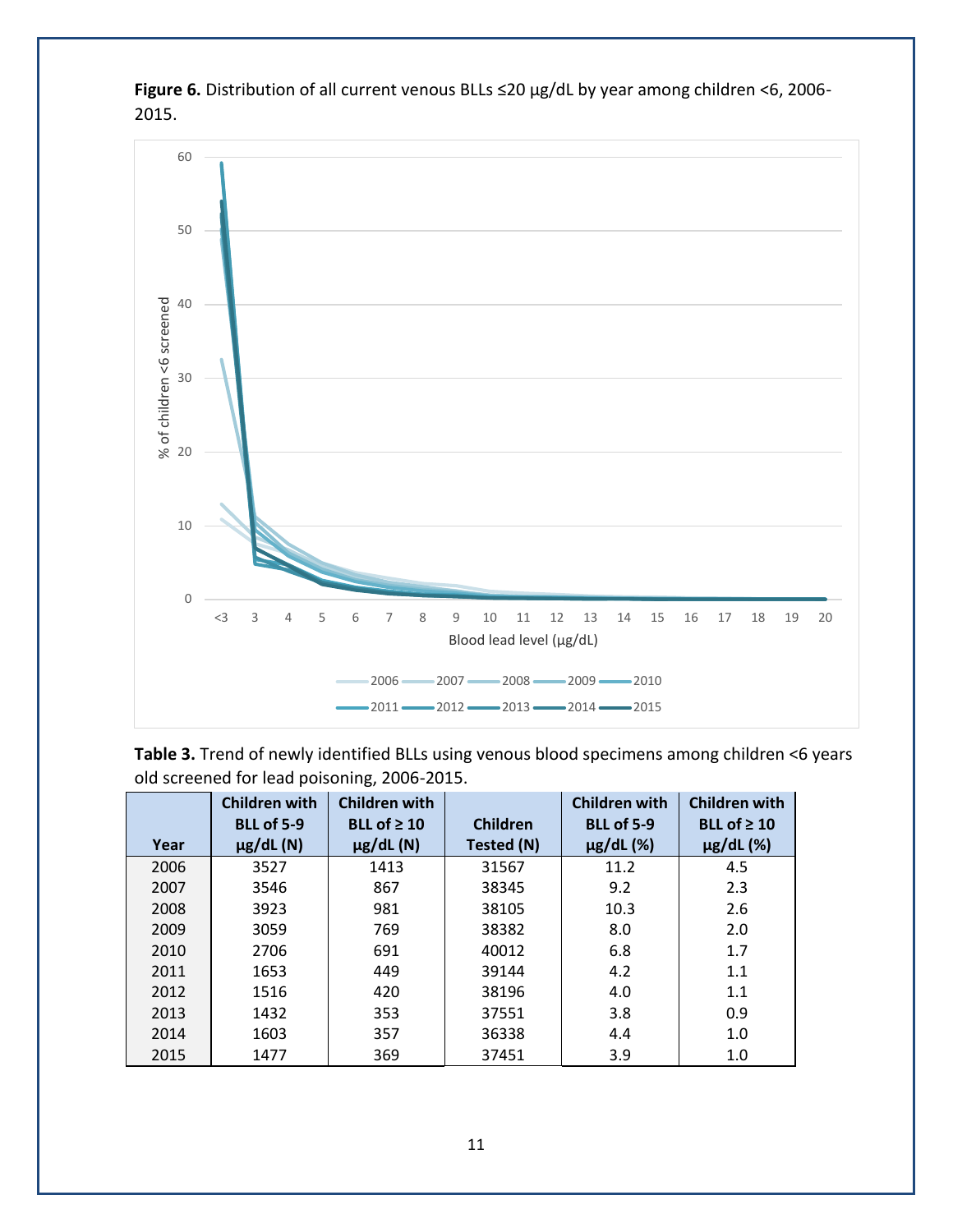|                   | $5-9 \mu g/dL$ |      | $\geq 10 \mu g/dL$ |      |
|-------------------|----------------|------|--------------------|------|
| Demographic       | 2011-2014      | 2015 | 2011-2014          | 2015 |
| Age group (years) |                |      |                    |      |
| < 2               | 41.4           | 45.3 | 43.4               | 51.2 |
| $2 - 3$           | 44.8           | 43.5 | 44.0               | 42.0 |
| $4 - 5$           | 13.8           | 11.2 | 12.6               | 6.8  |
| Sex               |                |      |                    |      |
| Male              | 54.0           | 51.0 | 53.8               | 45.8 |
| Female            | 46.0           | 49.0 | 46.2               | 54.2 |

**Table 4.** Comparison of demographics of children with newly identified BLLs using venous blood specimens between 2011-2014 to 2015.

**Table 5.** Trend of non-detect BLLs and descriptive statistics of BLLs using venous blood specimens, 2006-2015.

|      |                   | <b>Median BLL</b> | <b>Geometric Mean</b> |                      |
|------|-------------------|-------------------|-----------------------|----------------------|
| Year | # of non-detects* | $(\mu g/dL)$      | BLL $(\mu g/dL)$ **   | Max BLL $(\mu g/dL)$ |
| 2006 | 165               | 4.2               | 4.3                   | 47                   |
| 2007 | 118               | 4.0               | 3.7                   | 51                   |
| 2008 | 6150              | 3.2               | 3.4                   | 70                   |
| 2009 | 13293             | 3.0               | 3.3                   | 58                   |
| 2010 | 14589             | 3.0               | 3.2                   | 45                   |
| 2011 | 16937             | 3.0               | 2.6                   | 45                   |
| 2012 | 15993             | 2.6               | 2.3                   | 41                   |
| 2013 | 11724             | 2.0               | 2.2                   | 46                   |
| 2014 | 13141             | 3.0               | 2.7                   | 39                   |
| 2015 | 13675             | 2.9               | 2.7                   | 54                   |

\*\*Defined as BLLs that are 0 µg/dL, below the laboratory method's threshold for detecting lead in the specimen, or the test result value was not reported.

\*\*Geometric mean is an average based on only BLLs with detectible amounts of lead in their blood.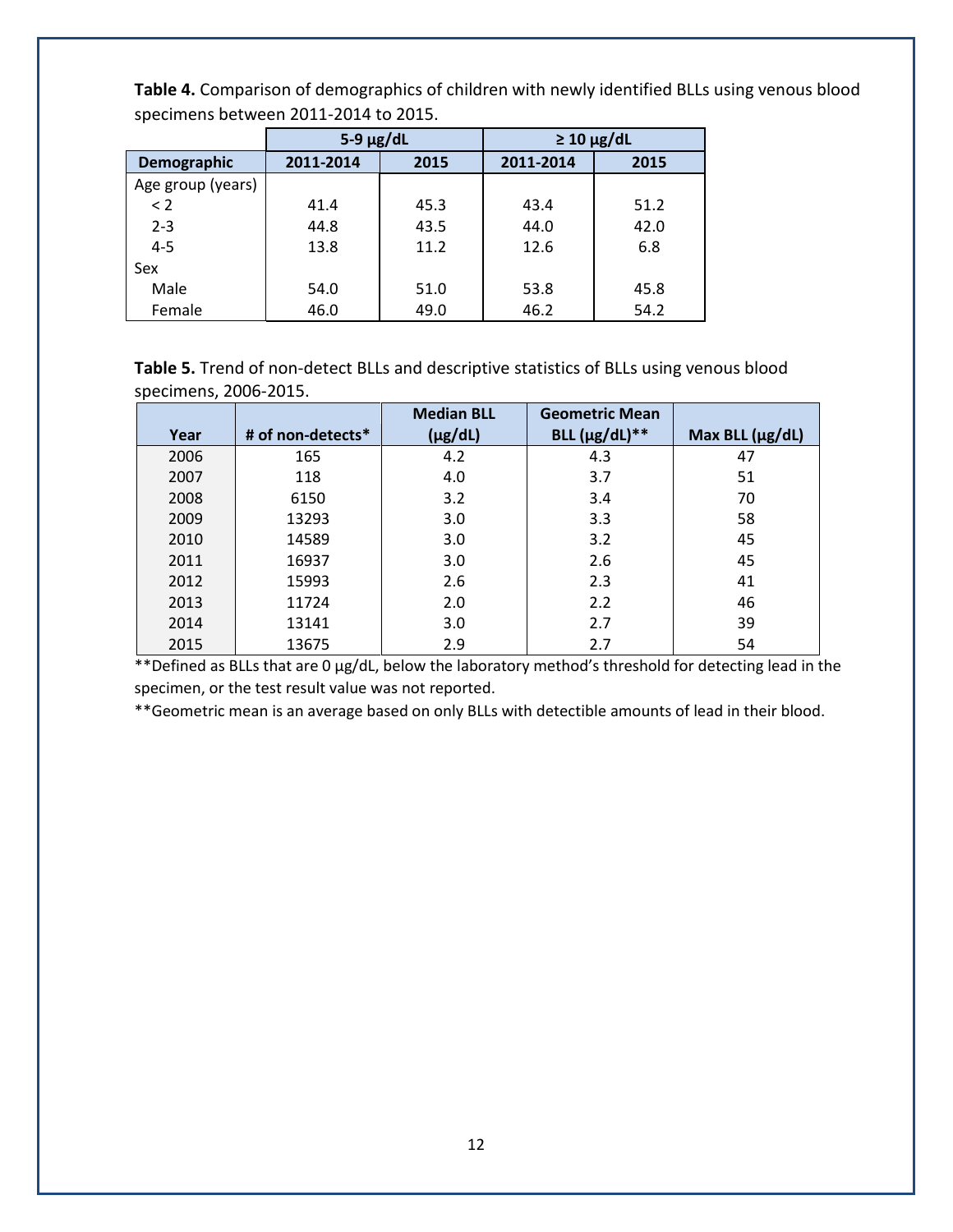## Lead Poisoning Identified through Any Type of Blood Specimens

**Figure 7.** Newly identified BLLs from any blood specimens among children <6 years old tested for blood lead, 2006-2015.



**Table 6.** Newly identified BLLs using any blood specimens among children <6 years old screened for lead poisoning, 2006-2015.

|      | <b>Children with</b><br><b>BLL of 5-9</b> | <b>Children with</b><br>BLL of $\geq 10$ | <b>Children</b> | <b>Children with</b><br><b>BLL of 5-9</b> | <b>Children with</b><br>BLL of $\geq 10$ |
|------|-------------------------------------------|------------------------------------------|-----------------|-------------------------------------------|------------------------------------------|
| Year | $\mu$ g/dL $(N)$                          | $\mu$ g/dL $(N)$                         | Tested (N)      | $\mu$ g/dL $(%)$                          | $\mu$ g/dL $(%)$                         |
| 2006 | 7503                                      | 2421                                     | 31567           | 23.8                                      | 7.7                                      |
| 2007 | 6900                                      | 1561                                     | 38345           | 18.0                                      | 4.1                                      |
| 2008 | 5287                                      | 1236                                     | 38105           | 13.9                                      | 3.2                                      |
| 2009 | 3855                                      | 956                                      | 38382           | 10.0                                      | 2.5                                      |
| 2010 | 3608                                      | 904                                      | 40012           | 9.0                                       | 2.3                                      |
| 2011 | 2481                                      | 682                                      | 39144           | 6.3                                       | 1.7                                      |
| 2012 | 2436                                      | 633                                      | 38196           | 6.4                                       | 1.7                                      |
| 2013 | 2209                                      | 565                                      | 37551           | 5.9                                       | 1.5                                      |
| 2014 | 2108                                      | 537                                      | 36338           | 5.8                                       | 1.5                                      |
| 2015 | 1930                                      | 494                                      | 37451           | 5.2                                       | 1.3                                      |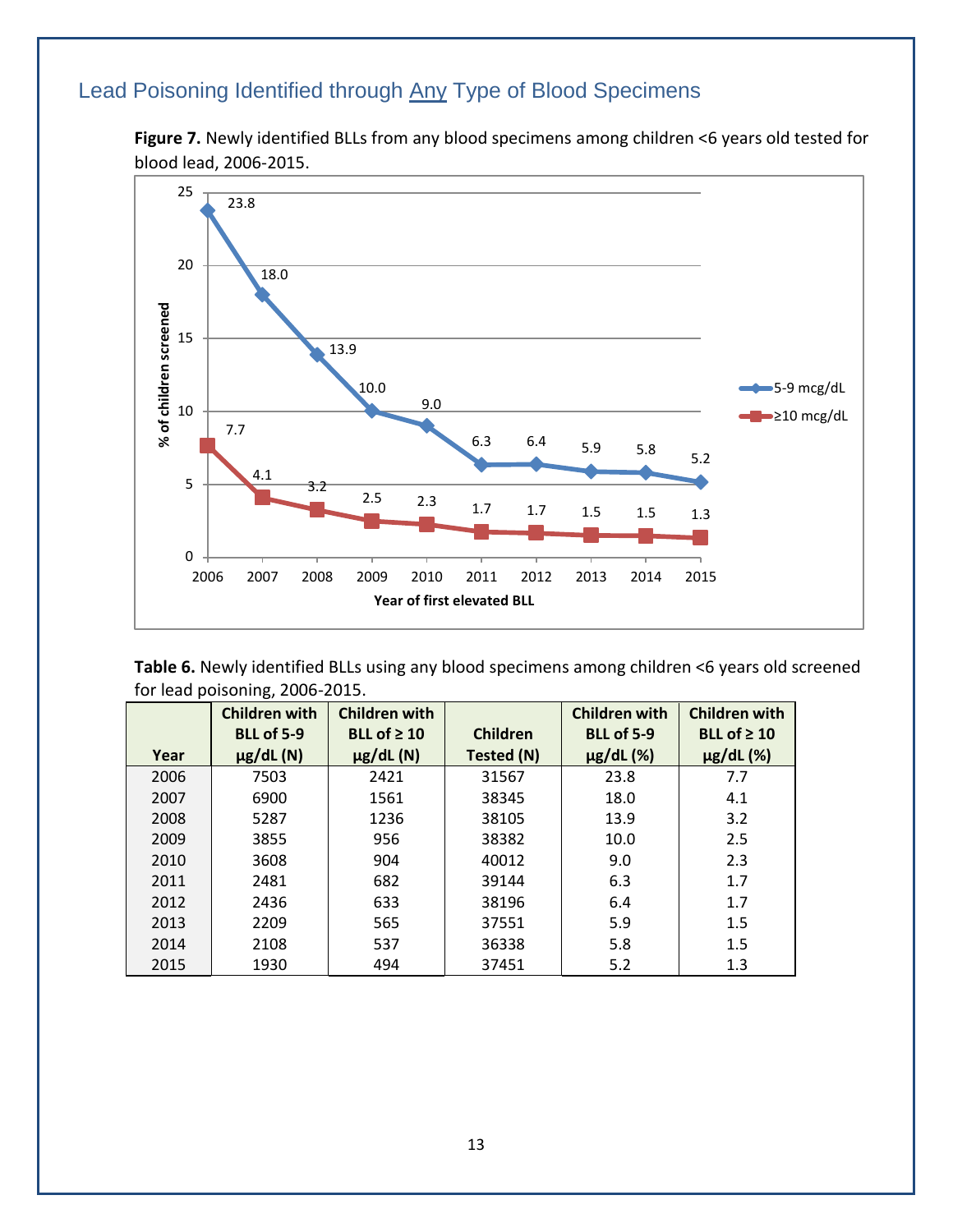|                    | $5-9 \mu g/dL$ |      |           | $\geq 10 \mu g/dL$ |
|--------------------|----------------|------|-----------|--------------------|
| <b>Demographic</b> | 2011-2014      | 2015 | 2011-2014 | 2015               |
| Age group (years)  |                |      |           |                    |
| < 2                | 48.4           | 49.6 | 45.8      | 51.3               |
| $2 - 3$            | 42.5           | 41.6 | 44.0      | 43.3               |
| $4 - 5$            | 9.1            | 8.8  | 10.2      | 5.4                |
|                    |                |      |           |                    |
| Sex                | 54.6           | 51.9 | 55.0      | 53.1               |
| Male               | 45.4           | 48.0 | 45.0      | 46.9               |
| Female             |                |      |           |                    |

**Table 7.** Comparison of demographics of children with newly identified BLLs using any blood specimens between 2011-2014 to 2015.

**Table 8.** Trend of non-detect BLLs and descriptive statistics of BLLs among all existing BLLs using venous blood specimens, 2006-2015.

|      | # of non-detect or | <b>Median BLL</b> | <b>Geometric Mean</b> |                      |
|------|--------------------|-------------------|-----------------------|----------------------|
| Year | null results*      | $(\mu g/dL)$      | BLL $(\mu g/dL)$ **   | Max BLL $(\mu g/dL)$ |
| 2006 | 216                | 4.3               | 4.0                   | 0.1                  |
| 2007 | 200                | 3.6               | 3.0                   | 0.07                 |
| 2008 | 7542               | 3.4               | 3.0                   | 0.14                 |
| 2009 | 16185              | 3.3               | 3.0                   | 0.1                  |
| 2010 | 18587              | 3.2               | 3.0                   | 0.1                  |
| 2011 | 20867              | 2.7               | 3.0                   | 0.1                  |
| 2012 | 19748              | 2.4               | 2.8                   | 0.1                  |
| 2013 | 15453              | 2.2               | 2.0                   | 0.1                  |
| 2014 | 16662              | 2.5               | 2.4                   | 0.1                  |
| 2015 | 17216              | 2.4               | 2.0                   | 0.1                  |

\*Defined as BLLs that are 0 µg/dL or below the laboratory method's threshold for detecting lead in the specimen or of a laboratory did not report the test result value.

\*\*Geometric mean is an average based on only BLLs with detectible amounts of lead in their blood.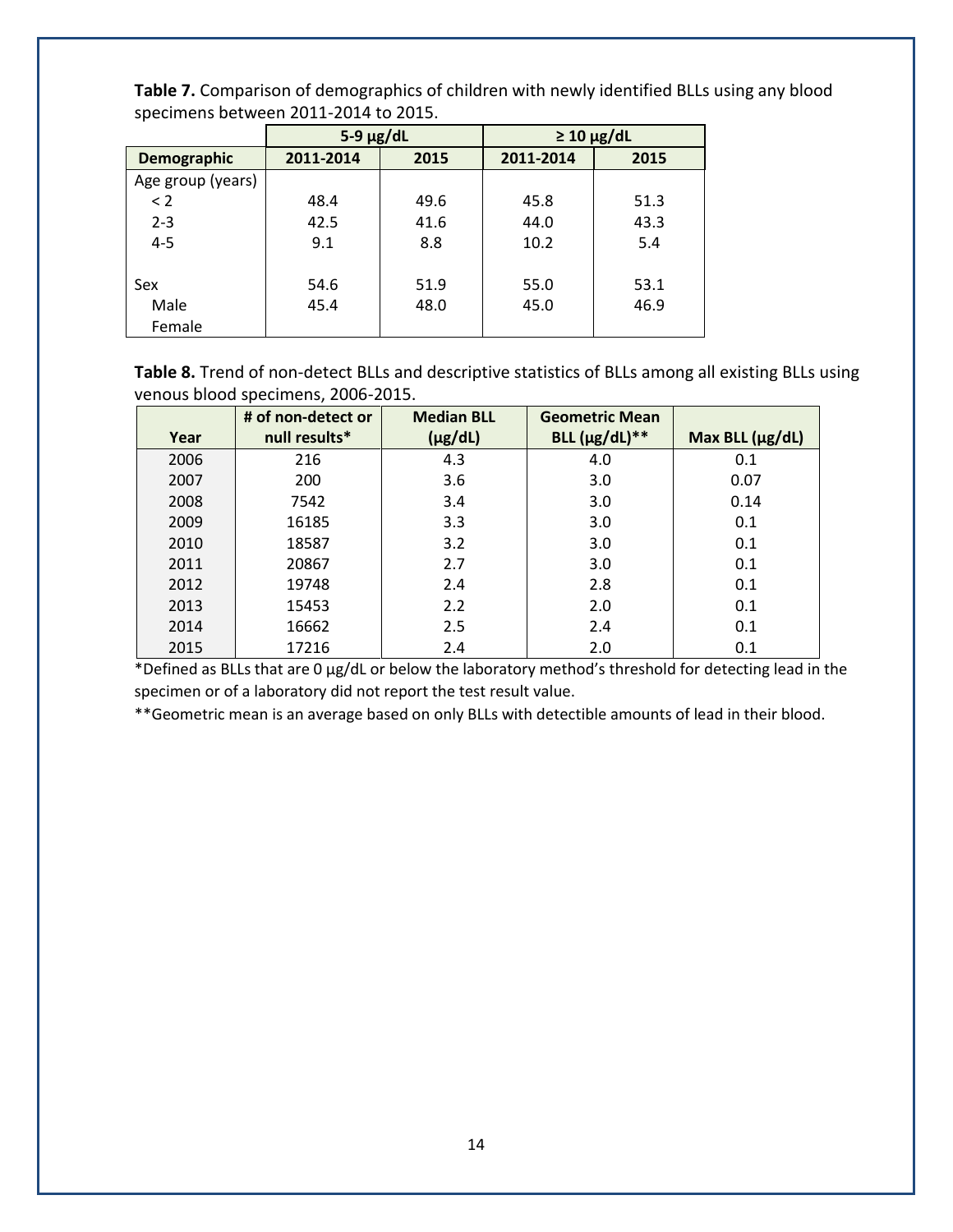

Figure 8. Incidence of children with venous BLLs of 5-9 µg/dL by zip code, 2015.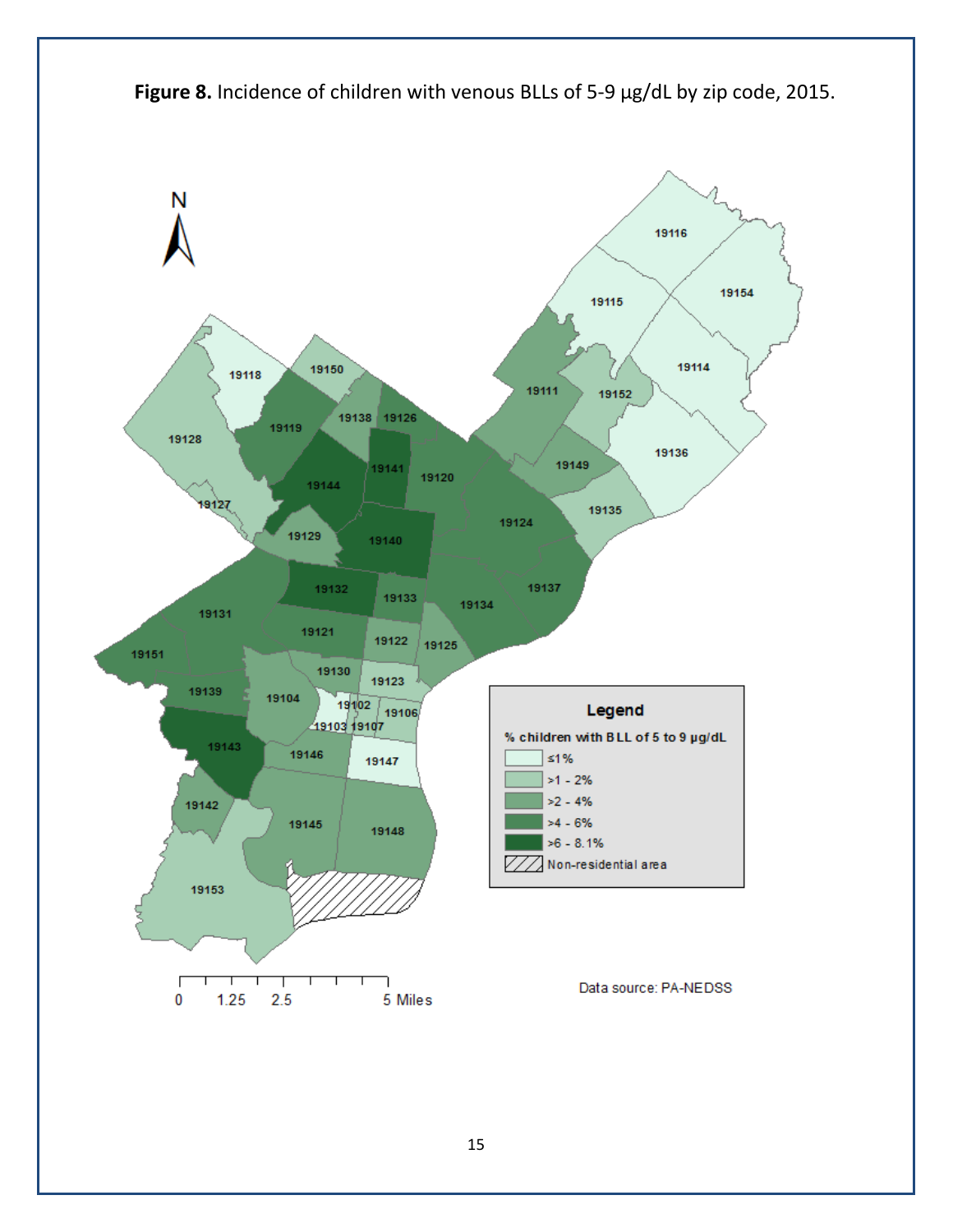

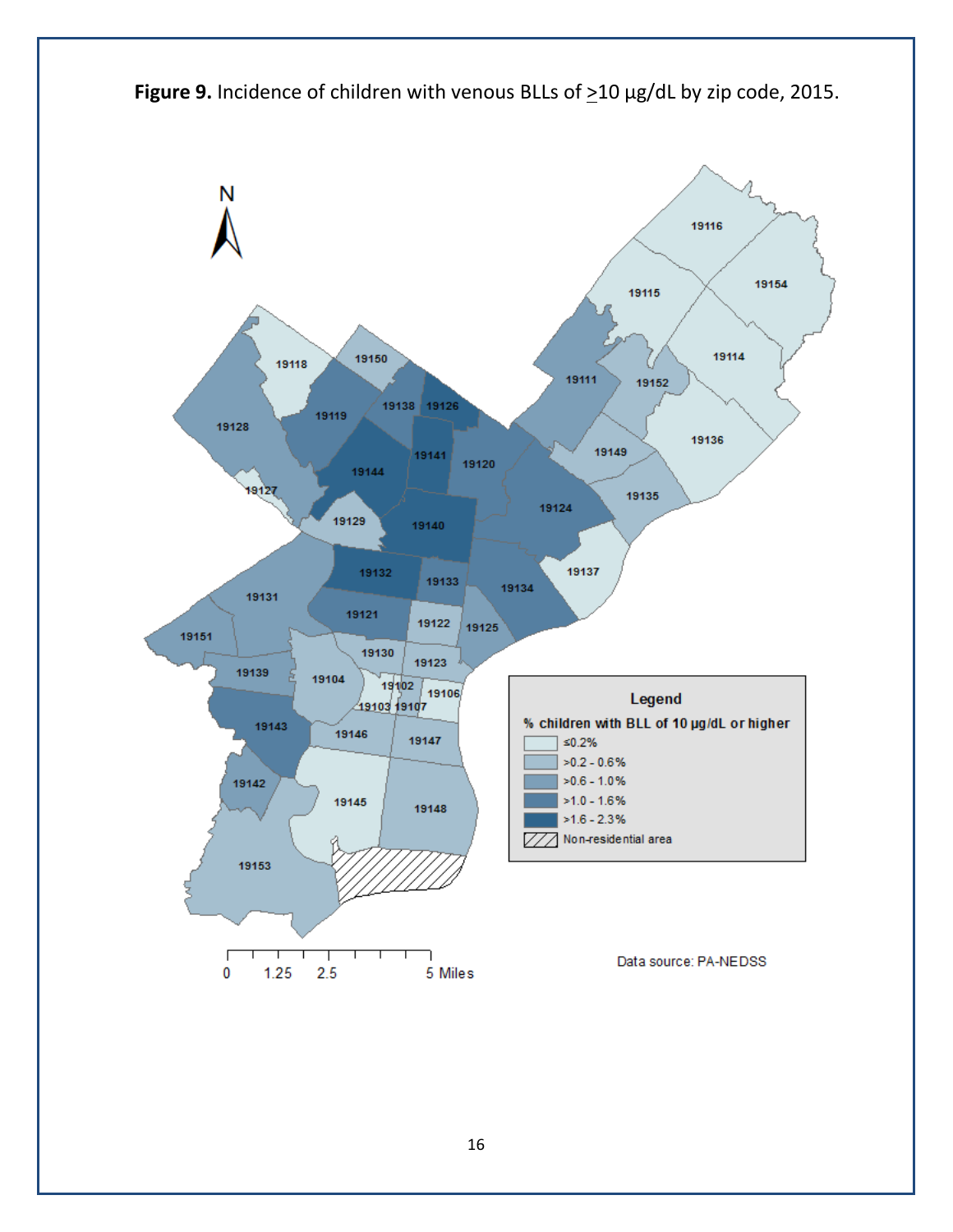### Living in Rental Properties, Household Income, and Age of Housing may be Risk Factors of Lead Poisoning in Children

In the following figures, possible risk factors of lead poisoning are presented by zip code, along with the rate of lead poisoning in the respective zip code. While definitive associations cannot be made based off of the maps below, these maps may guide prevention efforts and direct future research.

**Figure 10.** Percentage of rental housing units and incidence of BLLs >5 µg/dL in 2015 by zip code.

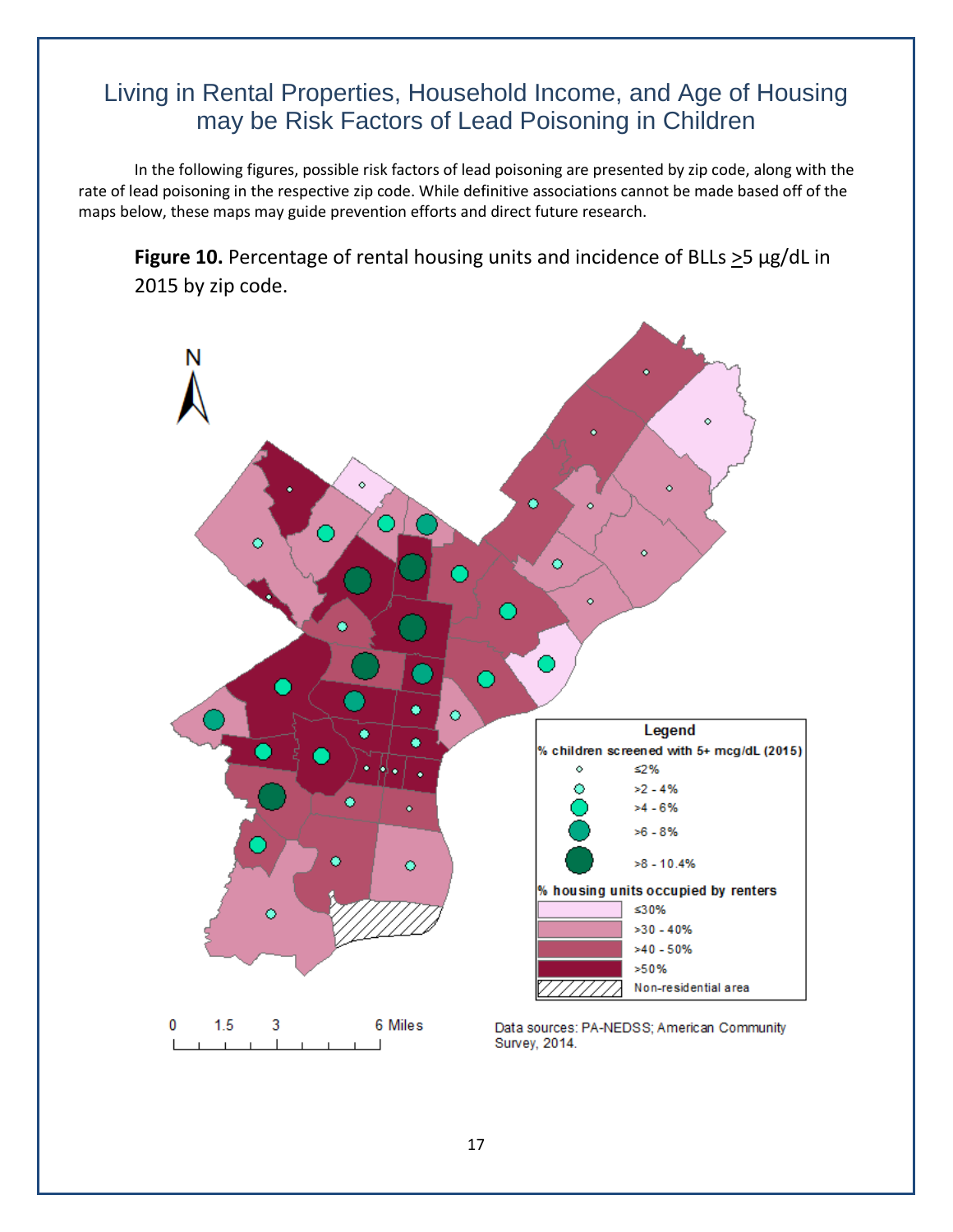

Figure 11. Median annual household income and children and incidence of BLLs  $\geq$ 5 µg/dL in 2015 by zip code.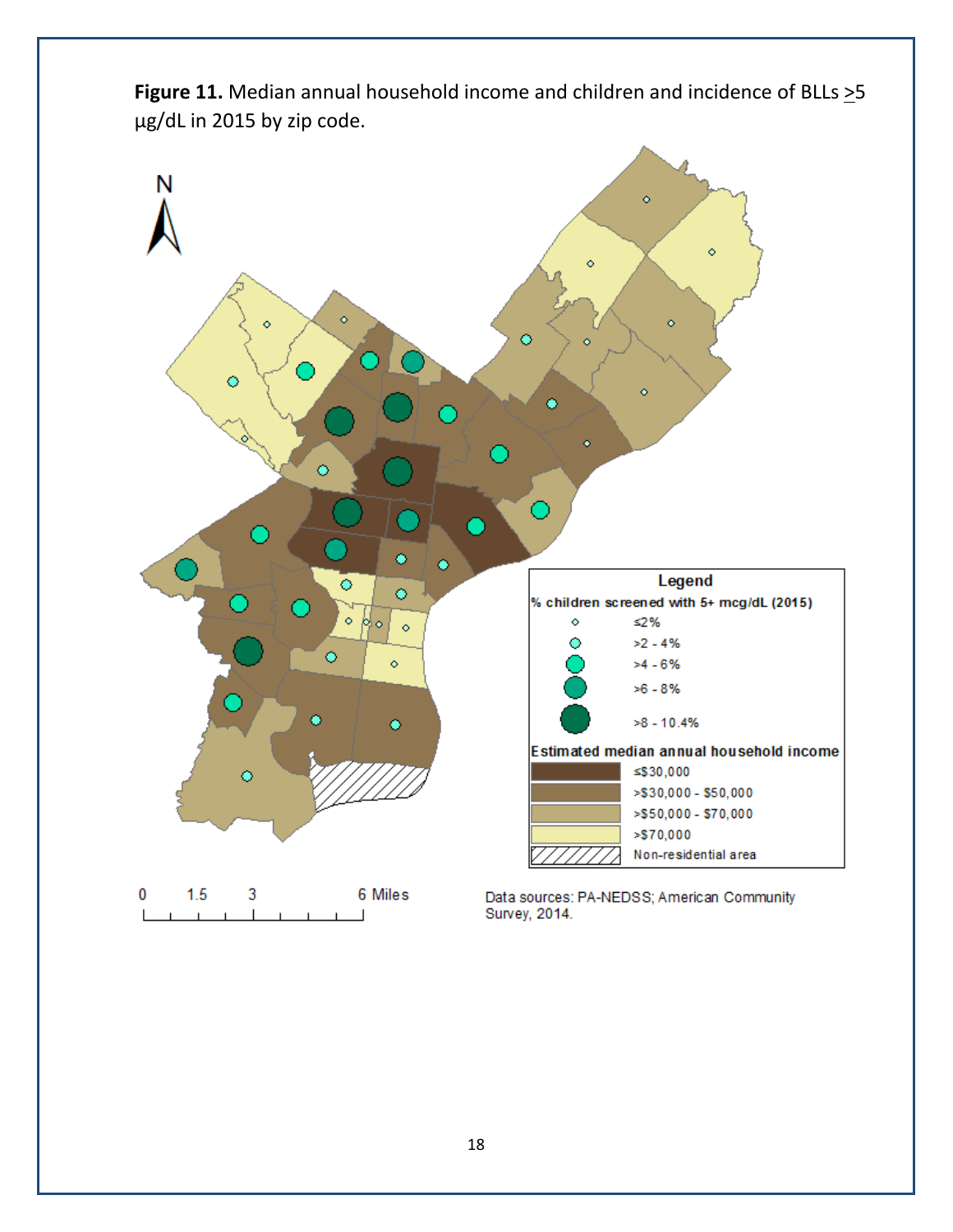

Figure 12. Housing units built before 1960 and incidence of BLLs  $\geq$ 5 µg/dL in 2015 by zip code.